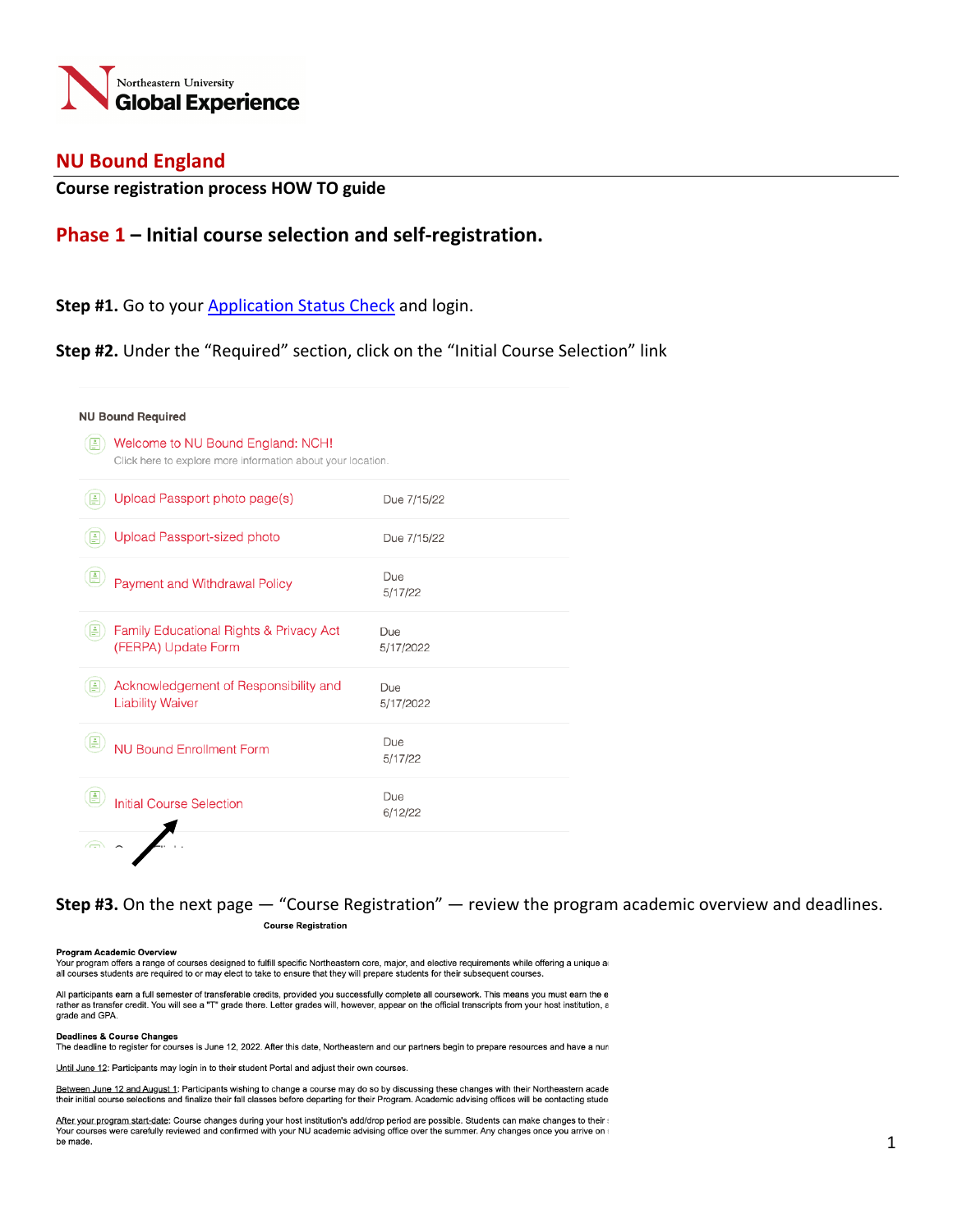

**Step #4.** On the same page — "Course Registration" — respond to the two questions about (1) entering the health field and (2) your highest level of math taken in high school and then click "Next".

| Before selecting your courses, please respond to these important questions:<br>Are you considering entering the health field after college?<br>G |
|--------------------------------------------------------------------------------------------------------------------------------------------------|
| What is the highest level math course you have taken in high school?<br><b>C</b>                                                                 |
| Next                                                                                                                                             |
|                                                                                                                                                  |
|                                                                                                                                                  |

**Step #5.** On the next page, enter any information about AP Exams you've taken or expect to take, if applicable. If you have not yet taken the Exam, but expect to, you should still complete this. Then click the "Next" button.

Have you taken any AP Exams? If so, please select the score you received or indicate you are waiting for a score. Note that you will only be able to report a score of a 4 or 5 because Northeastern will only accept a score of 4 or 5 on an AP exam for transfer credit.

Selecting your score does not mean you have officially shared it with Northeastern University. You must submit an official score report through the College Board website in order to receive credit.

| Exam                               | Did not<br>take | 4  | 5 | Waiting<br>for score |
|------------------------------------|-----------------|----|---|----------------------|
| Art History                        | $\bullet$       |    |   |                      |
| Art: Studio Art-2-D Design         | $\bullet$       |    |   |                      |
| Art: Studio Art-3-D-Design         | $\bullet$       |    |   |                      |
| Art: Studio Art-Drawing            | ◉               |    |   | ∩                    |
| Biology                            | $\bullet$       |    |   |                      |
| Calculus AB                        | $\bullet$       |    |   |                      |
| Calculus BC                        | $\bullet$       |    |   | ∩                    |
| Chemistry                          | $\bullet$       | ι. |   |                      |
| Chinese Language and Culture       | ◉               |    |   |                      |
| Computer Science A                 | $\bullet$       |    |   |                      |
| <b>Computer Science Principles</b> | ◉               |    |   |                      |
| English Language & Composition     | $\bullet$       |    |   |                      |

**Step #6.** On the next page, enter any information about IB credit you may have, if applicable. Then click the "Next" button.

Do you have any International Baccalaureate (IB) credit? Please enter the IB exam subject taken below (Please note that you will only be able to report a score of a 5,6, or 7 and NU accepts only Higher Level Exams)

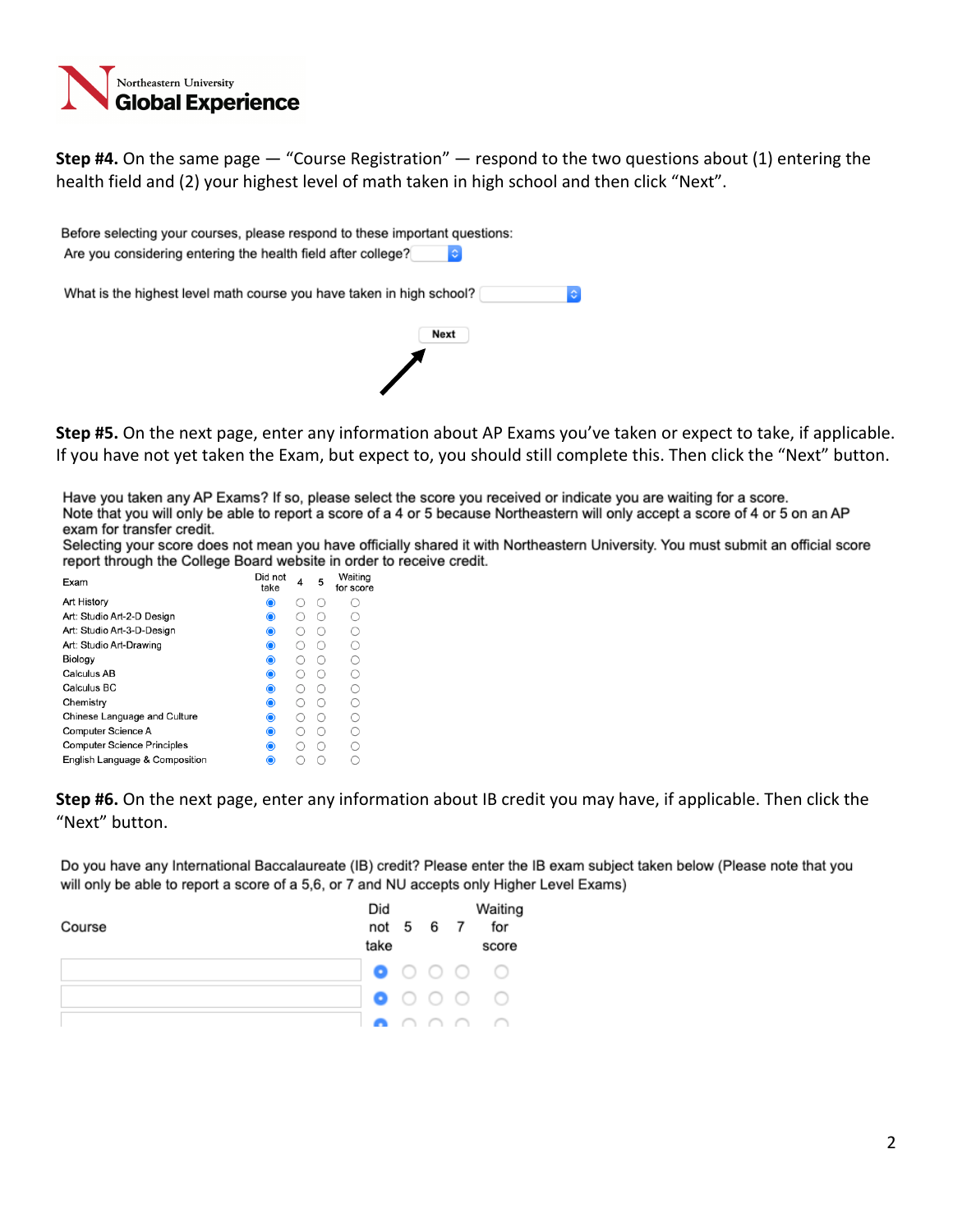# ortheastern University **Global Experience**

**Step #7.** On the next page, enter any information about college coursework you've taken, if applicable. Or, alternatively, if you have completed other international program course work (like the A-Level Exams in the UK, for example), enter in the course and institution information. Then click the "Next" button.

Have you taken or are you enrolled in any international advanced programs (like the British A Levels (Advanced Level qualifications) for example) prior to Northeastern University?

Or, have you taken or are you enrolled in any college courses at a University or College prior to Northeastern University (This may include dual enrollment with your high school where you earned University Credit)?

If yes, please enter your course information below. Please note that in order to receive credit, you must submit official transcripts and student records to Northeastern University.

| Institution | Course | Grade |
|-------------|--------|-------|
|             |        |       |
|             |        |       |

**Step #8.** On the next page, you will be able to make your course selections. For most students, you will need to select at least one course, like an Elective or a Culture class. Here is an example of a Business student  $\rightarrow \rightarrow$ 

**>> Note:** As you can see in this example, Business students are pre-selected into one of their five courses. They are pre-selected into their "First Year Writing" course, which transfers back to Northeastern as ENGW 1111, a required course for all freshman at Northeastern.



**>>** If you have AP/IB/transfer/other advanced credit,

you will meet with your Northeastern academic college & advising office over the summer (early June through July) and be able to drop the Academic Writing course and select an alternative. Students should use the course maps on the NU Bound website to guide them on which courses to take.

While some majors offer a more flexible curriculum, other students will only be able to choose just their "Culture" course. Since some majors have a highly prescribed program of study, like Computer Science, your course registration screen will look more like this, for example:

|          | <b>Course Title</b>                       |                                                                 |
|----------|-------------------------------------------|-----------------------------------------------------------------|
| Required | NUCS408: Fundamentals of CS               |                                                                 |
| Required | NUCS413: Discrete Structures              |                                                                 |
| Required | NUINSH404: Cultures of London             |                                                                 |
| Required | NUENGW401: Academic Writing               | Check box if you may have AP/IB/transfer credit for this course |
| Elective | GBST 1012: The Global Learning Experience |                                                                 |
|          | <b>Previous</b>                           | Finish                                                          |